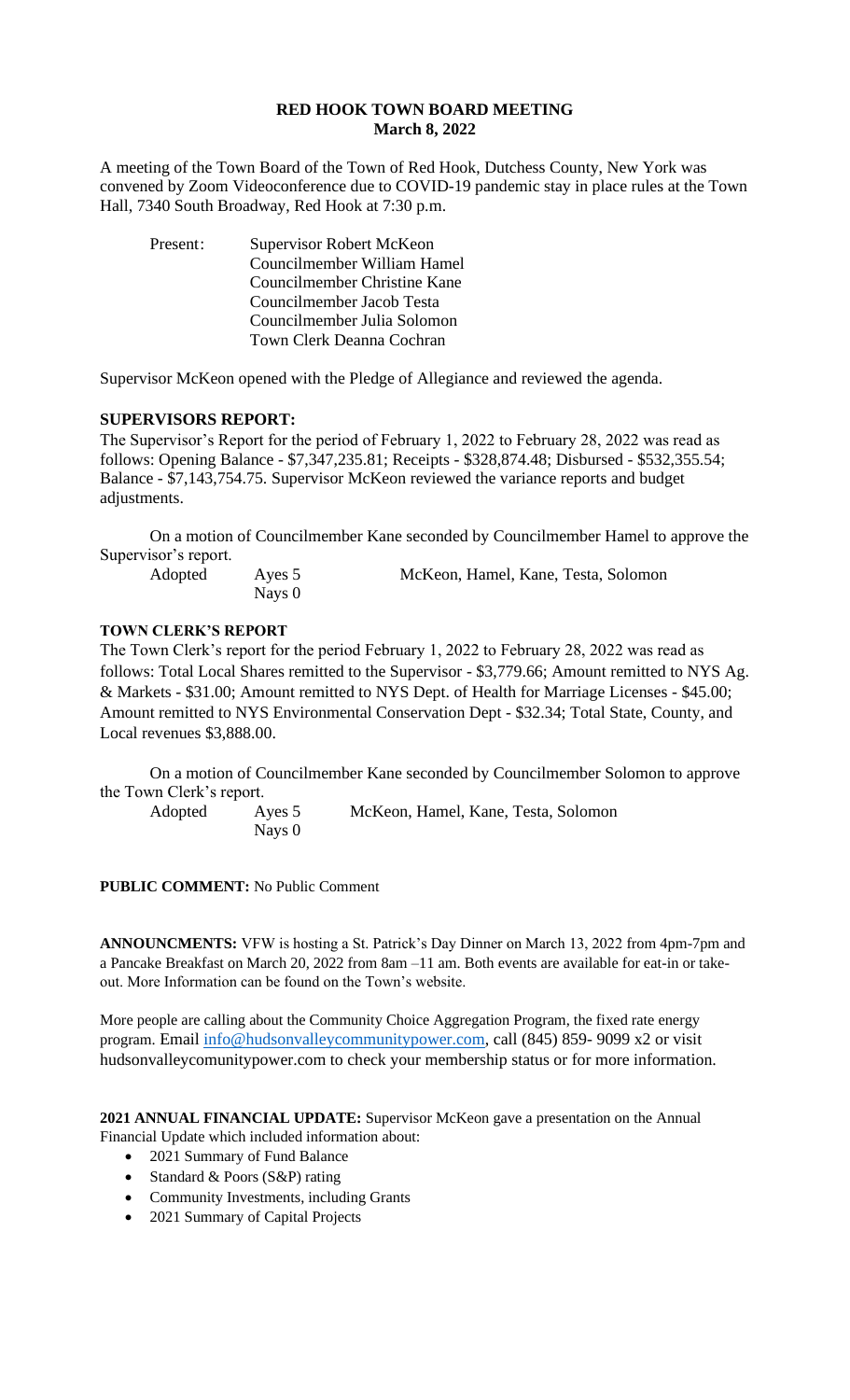**Resolution Establishing a Date for a Public Hearing Regarding Water Rates and Charges for Water District No. 1** Supervisor McKeon explained the resolution.

### **TOWN OF RED HOOK RESOLUTION NO. 9 DATED MARCH 8, 2022**

### **ESTABLISHING A DATE FOR A PUBLIC HEARING REGARDING WATER RATES AND CHARGES FOR WATER DISTRICT NO. 1**

**WHEREAS**, the Red Hook Water Board has recommended modification of the water rates and charges to increase the minimum rate from \$47.12 to \$49.48 for up to 9000 gallons, and from \$5.73 to \$6.02 per 1000 gallons over 9000, as further set forth in the attached schedule, which schedule is on file with the Town Clerk, in order to produce revenues sufficient to pay the necessary costs and expenses of the operation and maintenance of the Water District facilities for the production, storage and distribution of water;

**NOW, THEREFORE, BE IT RESOLVED,** by the Town Board of the Town of Red Hook (by the favorable vote of not less than a majority of all of the members of the Board) as follows:

- 1. The Town Clerk is hereby authorized and directed to publish a notice of public hearing regarding the proposed increase of water rates and charges in the Poughkeepsie Journal, the official newspaper of said Town, on or before March 18, 2022, which is not less than five days prior to the date of said public hearing.
- 2. The Town Board of the Town of Red Hook shall hold a public hearing on March 23, 2022, at 7:35 p.m. at the Town Hall, 7340 South Broadway, Red Hook, New York, to hear all interested parties on said water rates and charges increase.

# **Water District No.1 Appendix A – Schedule of Charges Effective April 1, 2022**

| as of April 2021**<br>Rates: | <b>In-District and Bard College:</b>                                  |
|------------------------------|-----------------------------------------------------------------------|
|                              | $$47.12$ minimum - up to 9000 gallons                                 |
|                              | \$5.73 per 1000 gallons over 9000 gallons                             |
|                              | <b>Out of District: 150% of in-district charges</b>                   |
|                              | ** fees in effect as of October 2021 - due to Covid                   |
| Rates: as of April 2022      | <b>In-District and Bard College:</b>                                  |
|                              | \$49.48 minimum $-$ up to 9000 gallons                                |
|                              | \$6.02 per 1000 gallons over 9000 gallons                             |
|                              | <b>Out of District: 150% of in-district charges</b>                   |
|                              |                                                                       |
| Terms of payment:            | 30 Days Net - 10% late charge after 30 days                           |
|                              |                                                                       |
| Term:                        | From date of commencement of service until termination of service,    |
|                              | which date shall not be less than 10 days after written notice to TWD |
|                              | to discontinue service.                                               |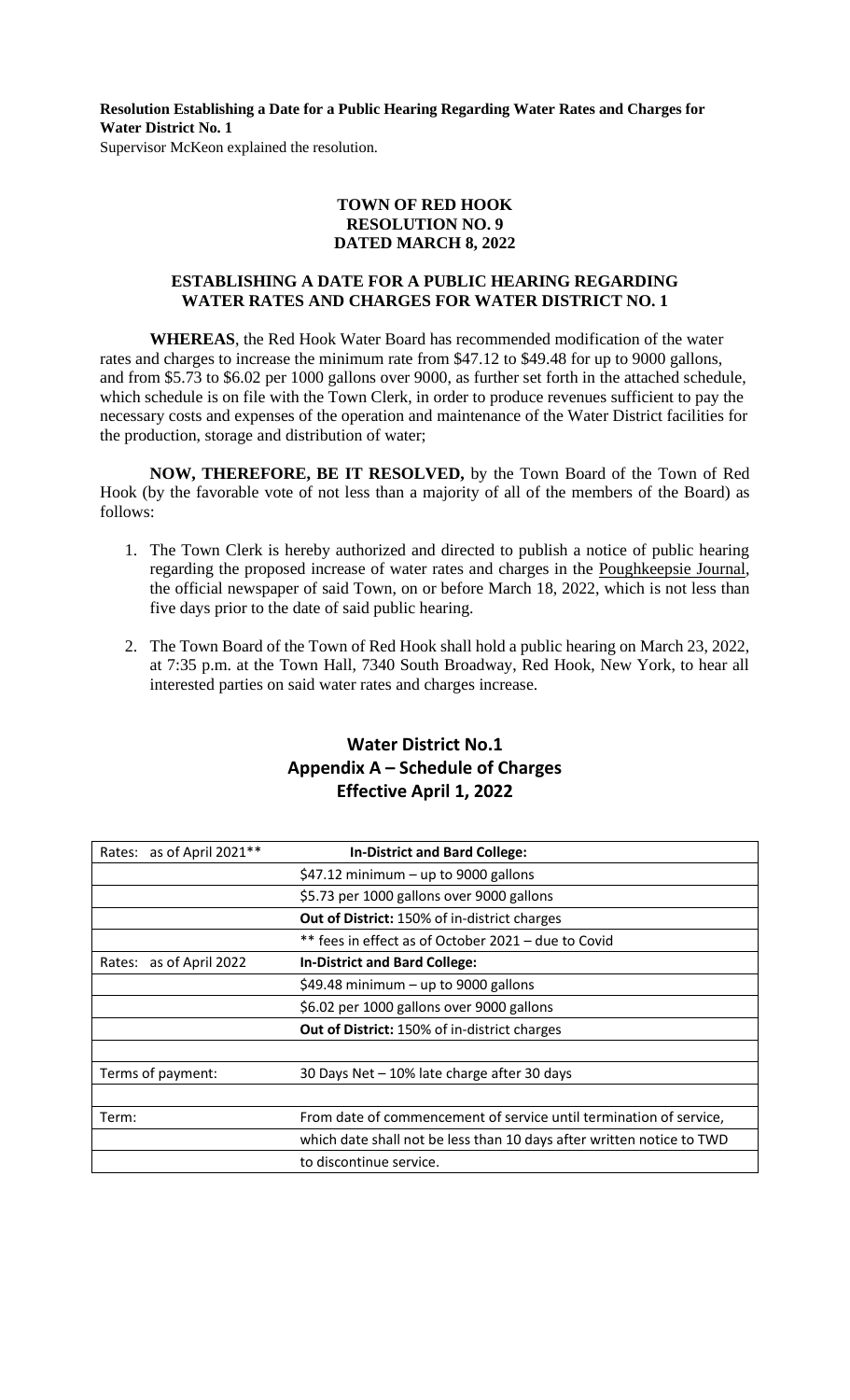| Other Charges:              |           |                                                   |
|-----------------------------|-----------|---------------------------------------------------|
|                             |           |                                                   |
| Service connection charge:  | \$1000.00 |                                                   |
| Tapping charge:             | \$1000.00 | residential (commercial/institutional additional  |
|                             |           | amounts are the responsibility of the applicant). |
| Service Restoration charge: | \$100.00  |                                                   |
| Unauthorized Hydrant Use:   | \$100.00  | (plus cost for estimated water usage)             |

# EXTRACT OF MINUTES

A regular meeting of the Town Board of the Town of Red Hook, Dutchess County, New York was convened in public session on March 8, 2022 at 7:30 p.m., local time via videoconference and/or teleconference pursuant to NYS Laws Ch. 417 of 2021 and Executive Order 11, as extended. A live transmission was available to the public as described in the notice of meeting attached hereto. The meeting was recorded and a full transcript is required to be prepared to the extent required by such law.

The meeting was called to order by Supervisor Robert McKeon, and, upon roll being called, the following members were: (Note: Where members are marked Present, specify whether In Person at the Town Hall, 7340 South Broadway, Red Hook, NY, via Videoconference, or via Teleconference.)

|                                 | Present             | Absent |
|---------------------------------|---------------------|--------|
| <b>Supervisor Robert McKeon</b> | Via Videoconference |        |
| Councilmember William Hamel     | Via Videoconference |        |
| Councilmember Christine Kane    | Via Videoconference |        |
| Councilmember Julia Solomon     | Via Videoconference |        |
| Councilmember Jacob Testa       | Via Videoconference |        |

The following resolution was offered by Councilmember Hamel, seconded by Councilmember Kane, to wit;

## **TOWN OF RED HOOK RESOLUTION NO. 9 DATED MARCH 8, 2022**

#### **ESTABLISHING A DATE FOR A PUBLIC HEARING REGARDING WATER RATES AND CHARGES FOR WATER DISTRICT NO. 1**

The question of the adoption of the foregoing resolution was duly put to vote on a roll call, which resulted as follows:

| Supervisor Robert McKeon     | VOTING Aye        |
|------------------------------|-------------------|
| Councilmember William Hamel  | VOTING Aye        |
| Councilmember Christine Kane | VOTING Aye        |
| Councilmember Julia Solomon  | <b>VOTING Aye</b> |
| Councilmember Jacob Testa    | <b>VOTING Aye</b> |
|                              |                   |

The foregoing resolution was thereupon declared duly adopted.